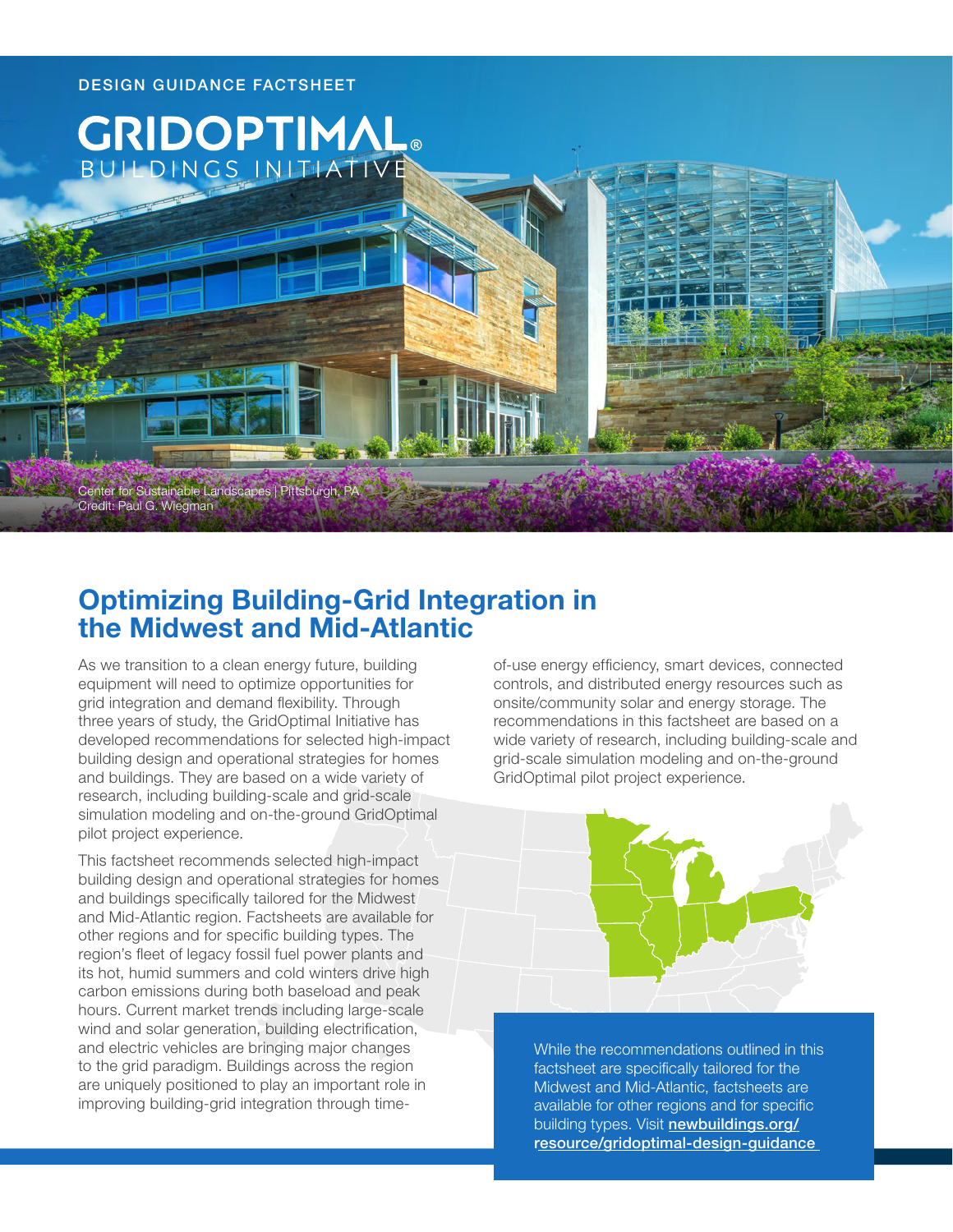### Top 5 GridOptimal Building Design and Operation Strategies:

#### **Midwest and Mid-Atlantic**

Efficiency and demand flexibility strategies have widely varying impacts across multiple building types, climates, and grid paradigms. These high-impact approaches can help improve building-grid integration outcomes on both sides of the meter in this region.



**Building envelope.** Buildings with well-insulated, airtight envelopes reduce winter heat loss and summer heat gain, decreasing HVAC energy needs while maintaining comfortable indoor temperatures. Additional passive measures such as west-facing shading, window treatments, and cool roofs can decrease peak cooling load needed on summer afternoons and peak winter heating demand, both of which typically occur during high-cost, highcarbon hours.



#### **Smart HVAC controls.**

Temperature setpoint and schedule adjustments such as setbacks, precooling, and preheating can deliver peak demand savings and shift load toward low-cost, lowcarbon hours. Communications standards such as OpenADR 2.0b enable current and future participation in demand response and similar programs.



**Energy storage.** Both battery electric and thermal (e.g., ice or hot water) storage systems can enable load shifting away from high-cost, high-carbon hours. Key benefits include energy cost savings, emissions reductions, and resilient operations. Systems designed only for resiliency may not deliver cost and carbon savings: co-optimize system design and dispatch to achieve the right balance of resiliency, cost savings, and carbon reductions.



#### **Managed EV charging.**

Electric vehicles (EVs) are a key decarbonization solution but charging adds substantial demand. Charging during off-peak hours, and reducing or staging charging during peak hours mitigates the impact. Special rates and generous incentives are often available for smart EV chargers.



**Efficient systems.** Efficient mechanical systems (HVAC and water heating) meet occupant thermal comfort needs with decreased energy use. Consider variable-capacity heat pump HVAC systems and grid-connected heat pump water heaters to maximize energy savings and carbon emissions reductions. Paired with an efficient building envelope, efficient systems improve resiliency by prolonging the building's ability to remain comfortable and habitable through a partial or complete power outage. Efficient systems are an enabler and often an impact multiplier for demand flexibility.

## Key Enablers: Energy Efficiency and Distributed Energy Resources

**Energy efficiency** is critical: more-efficient buildings have lower operating costs, carbon impacts, and power demand. Efficient buildings with high-performance envelopes remain comfortable for longer without mechanical conditioning, widening the demand response potential and load shifting window.

**Passive strategies** can deliver targeted time-of-use energy savings. Insulation and air-sealing save energy all the time, but especially during peak conditions. West-facing shading and electrochromic windows reduce cooling demand during costly, high-carbon summer evenings.

**Active strategies** offer demand response by shifting load away from peak hours toward low-cost, lowcarbon hours. Automated grid-integrated controls on

HVAC, water heating, lighting, and appliances facilitate reliable, consistent load shifting during occupied and unoccupied hours.

**Distributed Energy Resources (DERs)** including solar PV, batteries, managed EV charging, and thermal energy storage can deliver energy flexibility. Target energy storage systems that can charge during the day and reduce evening demand. Co-optimize storage systems for both cost and carbon through real-time rate and carbon signals or by adding in a time-varying synthetic carbon cost. At a minimum, be solar-ready and storage-ready: reserve space and capacity in conduits and electrical panels for future DERs and related electric infrastructure.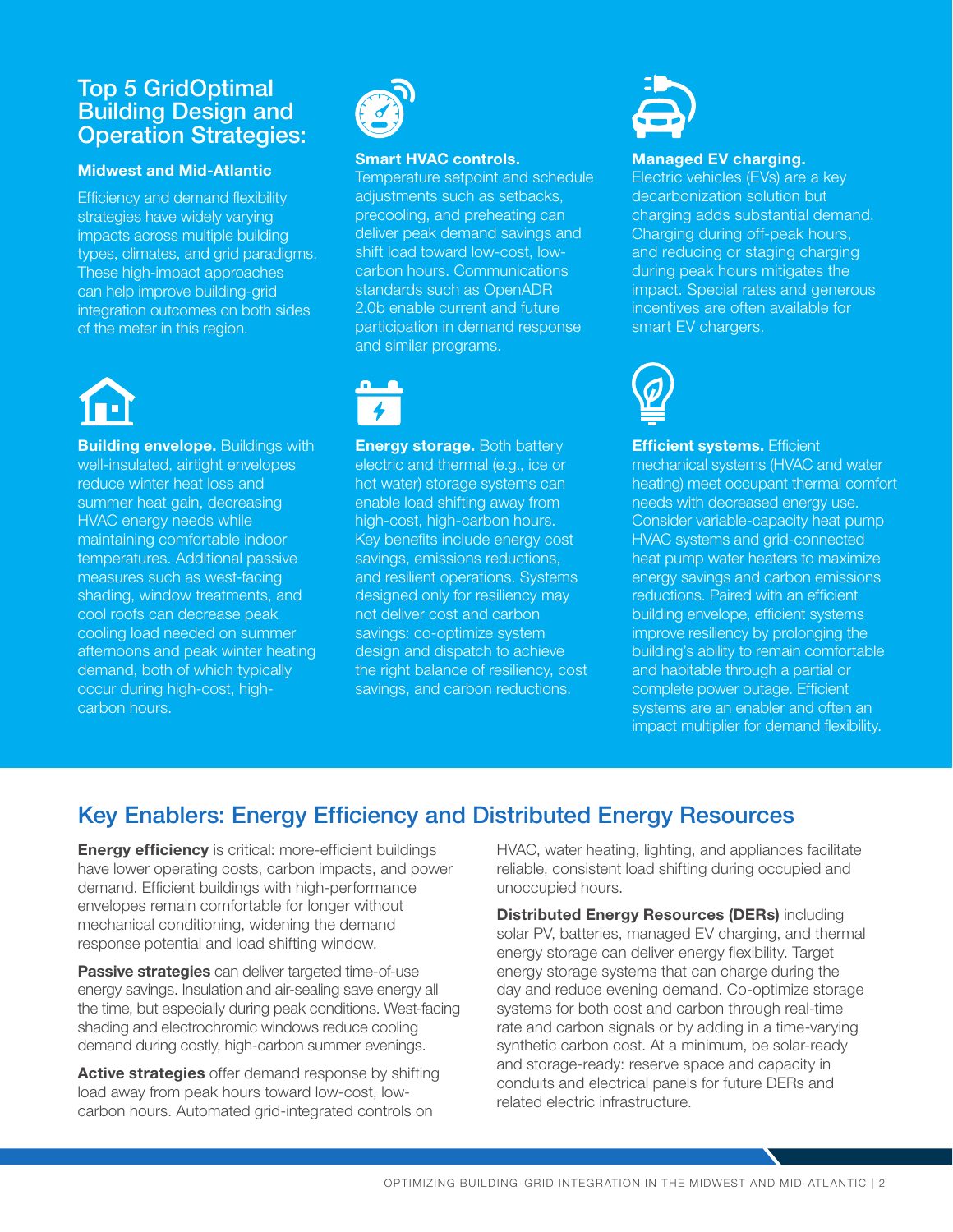#### Designing and Operating Buildings in a Fossil-Heavy Grid

Across the Midwest and Mid-Atlantic, electricity generation is primarily fossil fuel based. Some states have appreciable levels of solar generation which is expected to rise over the coming decades and the energy sector can shift rapidly to renewables as economics continue to swing in the favor of renewables.

Although the net system load curves for the region are relatively even through a typical day, shifting building load toward mid-day, particularly in the shoulder seasons, can cut carbon emissions. The steady net load on the grid points toward energy efficiency and low power demand as key pathways to ease the need for expensive power generation and system expansion to handle the additional load from a growing building stock.

 To minimize carbon emissions from electricity consumption, identify hours in each season when high building demand coincides with high grid carbon factors. Search for energy-saving or demand flexibility opportunities in the end-uses and equipment that are driving significant building demand during those hours. Strategies that are well-suited to this grid paradigm include passive load shaping (e.g., west-facing shading or electrochromic glass), diurnal demand flexibility strategies (e.g., precooling, temperature setbacks) as well as short- to medium-duration energy storage (e.g., batteries, cold/hot water tanks).

Midwest and Mid-Atlantic Grid Mix



Midwest and Mid-Atlantic System Load Profile



<sup>©</sup> New Buildings Institute 2021

Hours with high net system load (dashed lines) tend to be more expensive and higher-carbon. Net system load equals total load minus renewable generation.

Electricity grids across the region are transforming toward zero carbon emissions. Buildings can enable this transition by focusing on time of use energy efficiency and demand flexibility.



All graphs and charts on this page show an average of 2036-2044 hourly data from the 2020 release of NREL's Cambium Standard Scenarios, available at <https://cambium.nrel.gov/>.